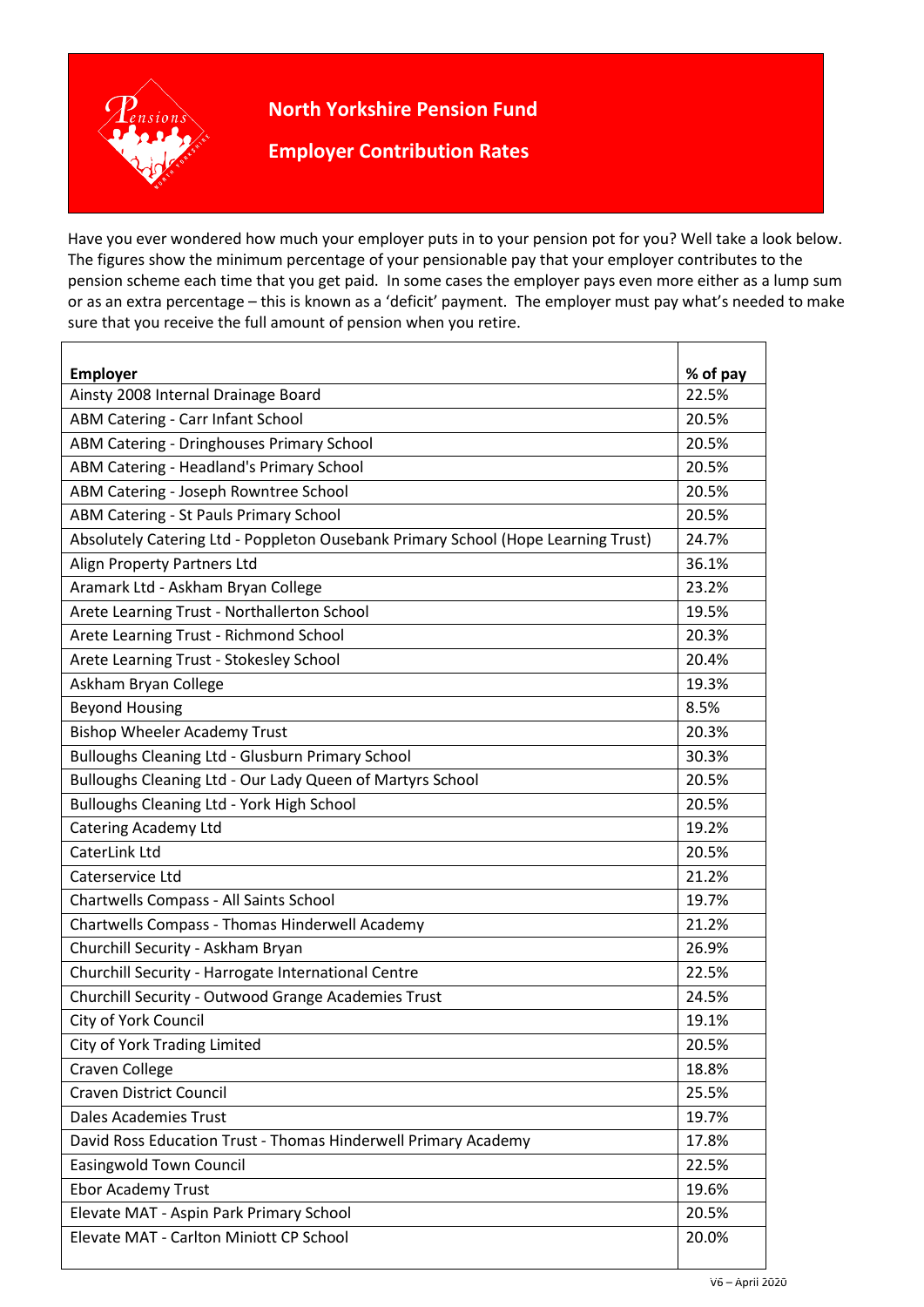| Elevate MAT - Keeble Gateway Primary Academy                                 | 20.2% |
|------------------------------------------------------------------------------|-------|
| Elevate MAT - St John's CoE Primary School                                   | 20.2% |
| Elevate MAT - Knayton CoE Primary School                                     | 20.0% |
| Elevate MAT - Marton cum Grafton Primary School                              | 20.2% |
| Elevate MAT - Meadowside Primary School                                      | 20.5% |
| Elevate MAT - Rillington CP School                                           | 20.0% |
| Elevate MAT - Sowerby CP School                                              | 20.0% |
| Elevate MAT - Thornton Dale CoE Primary School                               | 20.0% |
| Elevate MAT - Topcliffe CoE Primary School                                   | 20.3% |
| Elite                                                                        | 21.2% |
| <b>Enquire Learning Trust - East Whitby Academy</b>                          | 21.8% |
| <b>Enquire Learning Trust - Roseberry Academy</b>                            | 20.8% |
| Enquire Learning Trust - Stakesby Primary Academy                            | 19.1% |
| Enquire Learning Trust - Stokesley Primary Academy                           | 20.6% |
| Enterprise                                                                   | 15.3% |
| Everyone Active (SLM Scarborough)                                            | 8.9%  |
| Evolution Schools Learning Trust - Norton College                            | 20.6% |
| <b>Explore York</b>                                                          | 19.2% |
| <b>Filey Town Council</b>                                                    | 22.5% |
| Foss 2008 Internal Drainage Board                                            | 22.5% |
| <b>Fulford Parish Council</b>                                                | 22.5% |
| <b>Glusburn Parish Council</b>                                               | 22.5% |
| Gough & Kelly Security Ltd                                                   | 20.5% |
| <b>Great Ayton Parish Council</b>                                            | 22.5% |
| <b>Great Smeaton Academy Primary School</b>                                  | 19.5% |
| Greenwich Leisure Ltd                                                        | 19.7% |
| <b>Grosvenor Facilities Management</b>                                       | 19.2% |
| <b>Hambleton District Council</b>                                            | 18.6% |
| Harrogate Borough Council                                                    | 16.3% |
| Haxby Town Council                                                           | 22.5% |
| <b>Hexagon Care</b>                                                          | 16.3% |
| <b>Hope Learning Trust</b>                                                   | 19.8% |
| Human Support Group Ltd                                                      | 25.4% |
| Hunmanby Parish Council                                                      | 22.5% |
| <b>Huntington Primary Academy</b>                                            | 21.1% |
| Hutchison Catering Ltd - Barlby High School (Hope Learning Trust)            | 27.0% |
| Hutchison Catering Ltd - Ebor Academy Trust Schools                          | 23.9% |
| Hutchison Catering Ltd - George Pindar School & Graham School (Hope Learning | 21.1% |
| Trust)                                                                       |       |
| Hutchison Catering Ltd - Manor CE Academy (Hope Learning Trust)              | 24.3% |
| Hutchison Catering Ltd - Vale of York Academy (Hope Learning Trust)          | 25.6% |
| <b>Independent Cleaning Services</b>                                         | 21.2% |
| ISS Mediclean Ltd - Clifton with Rawcliffe Primary School (Pathfinder MAT)   | 19.9% |
| ISS Mediclean Ltd - Hempland Primary School (Pathfinder MAT)                 | 21.9% |
| ISS Mediclean Ltd - Outwood Primary Academy Greystone                        | 23.2% |
| ISS Mediclean Ltd - Poppleton Road Primary School (City of York Council      | 20.5% |
| Knaresborough Town Council                                                   | 22.5% |
| Lifeways                                                                     | 21.9% |
| Lingfield Education Trust - Cambrai Primary School                           | 21.5% |
| Make It York                                                                 | 17.1% |
| <b>Malton Town Council</b>                                                   | 22.5% |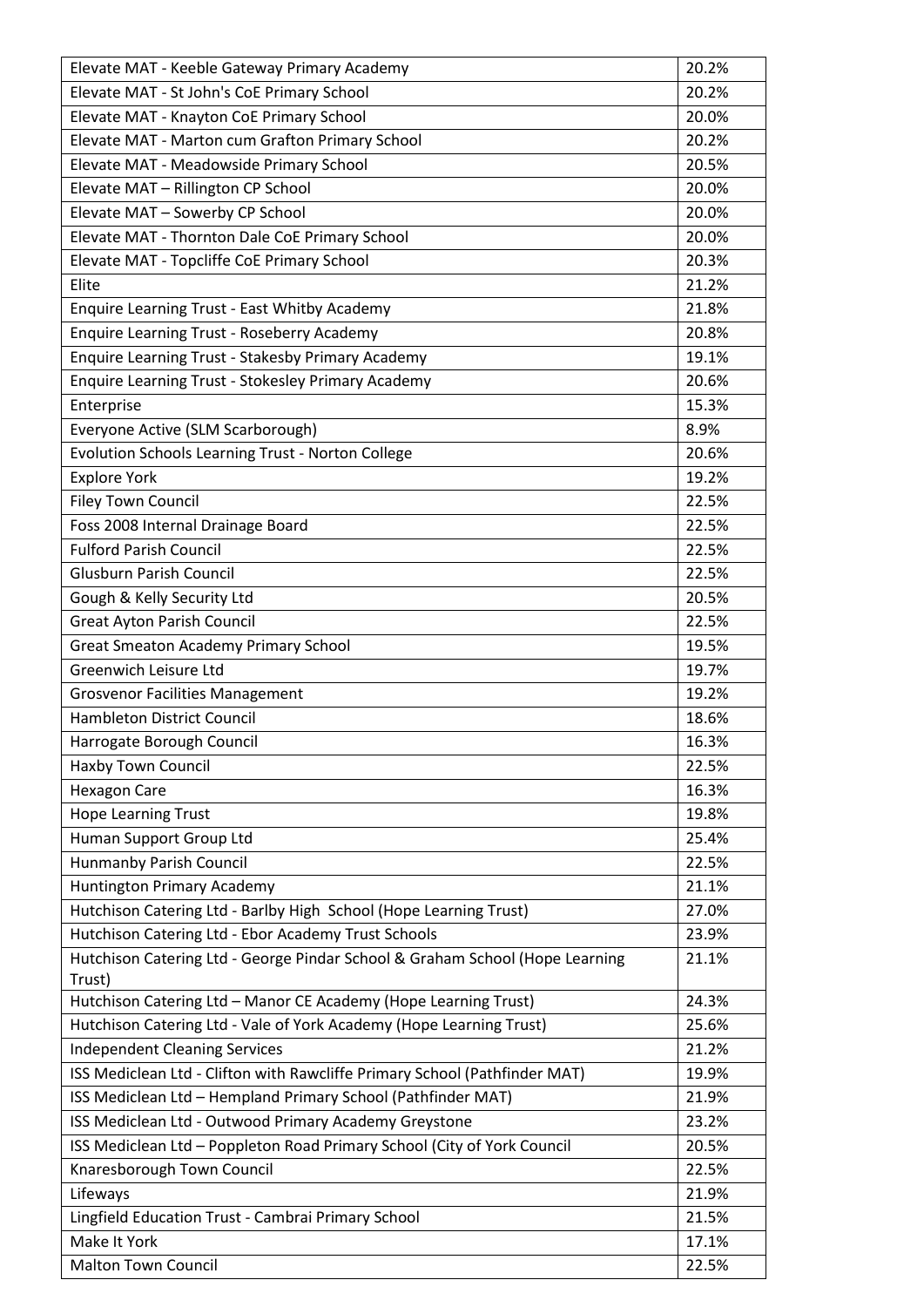| Mellors Catering Service - Bedale CE School                             | 23.7% |
|-------------------------------------------------------------------------|-------|
| Mellors Catering Service - Colburn CP School                            | 24.8% |
| Mellors Catering Service - Holy Trinity School                          | 25.3% |
| Mellors Catering Service - Oatlands Junior School                       | 19.2% |
| Mellors Catering Service - St Peters CoE School                         | 21.2% |
| Moorlands Learning Trust - The Skipton Academy                          | 21.3% |
| Nicholas Postgate Catholic Academy Trust - All Saints RC Primary School | 18.7% |
| North York Moors National Park                                          | 17.1% |
| North Yorkshire County Council                                          | 22.6% |
| North Yorkshire Fire and Rescue                                         | 16.9% |
| North Yorkshire Police and Crime Commissioner                           | 10.3% |
| North Yorkshire Police Chief Constable                                  | 10.3% |
| Northallerton & Romanby Joint Burial Board                              | 22.5% |
| Northallerton Town Council                                              | 22.5% |
| Northern Star Academies Trust                                           | 20.6% |
| Norton on Derwent Town Council                                          | 22.5% |
| Outwood Academy Easingwold                                              | 20.8% |
| Outwood Academy Ripon                                                   | 20.3% |
| <b>Outwood Primary Academy Greystone</b>                                | 19.6% |
| Pathfinder Academy Trust - Acomb Primary School                         | 20.5% |
| Pathfinder Academy Trust - Archbishop Holgate School                    | 20.5% |
| Pathfinder Academy Trust - Badger Hill Primary School                   | 20.5% |
| Pathfinder Academy Trust - Clifton with Rawcliffe Primary School        | 20.5% |
| Pathfinder Academy Trust - Hempland Primary School                      | 20.5% |
| Pathfinder Academy Trust - Heworth CE Primary School                    | 20.5% |
| Pathfinder Academy Trust - New Earswick Primary School                  | 20.5% |
| Pathfinder Academy Trust - Rufforth Primary School                      | 20.5% |
| Pathfinder Academy Trust - St Lawrence CE Primary School                | 20.5% |
| Pathfinder Academy Trust - Tang Hall Primary School                     | 20.5% |
| <b>Pickering Town Council</b>                                           | 22.5% |
| <b>RCCN Ltd - STAR MAT</b>                                              | 21.6% |
| Red Kite Learning Trust                                                 | 19.9% |
| <b>Richmond Town Council</b>                                            | 22.5% |
| Richmondshire District Council                                          | 22.4% |
| Richmondshire Leisure Trust                                             | 21.3% |
| Ringway                                                                 | 23.3% |
| <b>Ripon City Council</b>                                               | 22.5% |
| Rodillian MAT - Brayton Academy                                         | 20.3% |
| <b>Rossett School</b>                                                   | 19.9% |
| <b>Ryedale District Council</b>                                         | 22.7% |
| <b>Sanctuary Housing Association</b>                                    | 7.0%  |
| Scalby Learning Trust - Friarage Primary School                         | 20.6% |
| Scalby Learning Trust - Newby & Scalby Primary                          | 20.4% |
| <b>Scalby Learning Trust - Scalby School</b>                            | 22.3% |
| Scarborough Borough Council                                             | 20.9% |
| Scarborough Sixth Form College                                          | 20.0% |
| Selby College                                                           | 21.2% |
| Selby District Council                                                  | 15.1% |
| Selby Educational Trust - Selby CP School                               | 20.5% |
| Selby Town Council                                                      | 22.5% |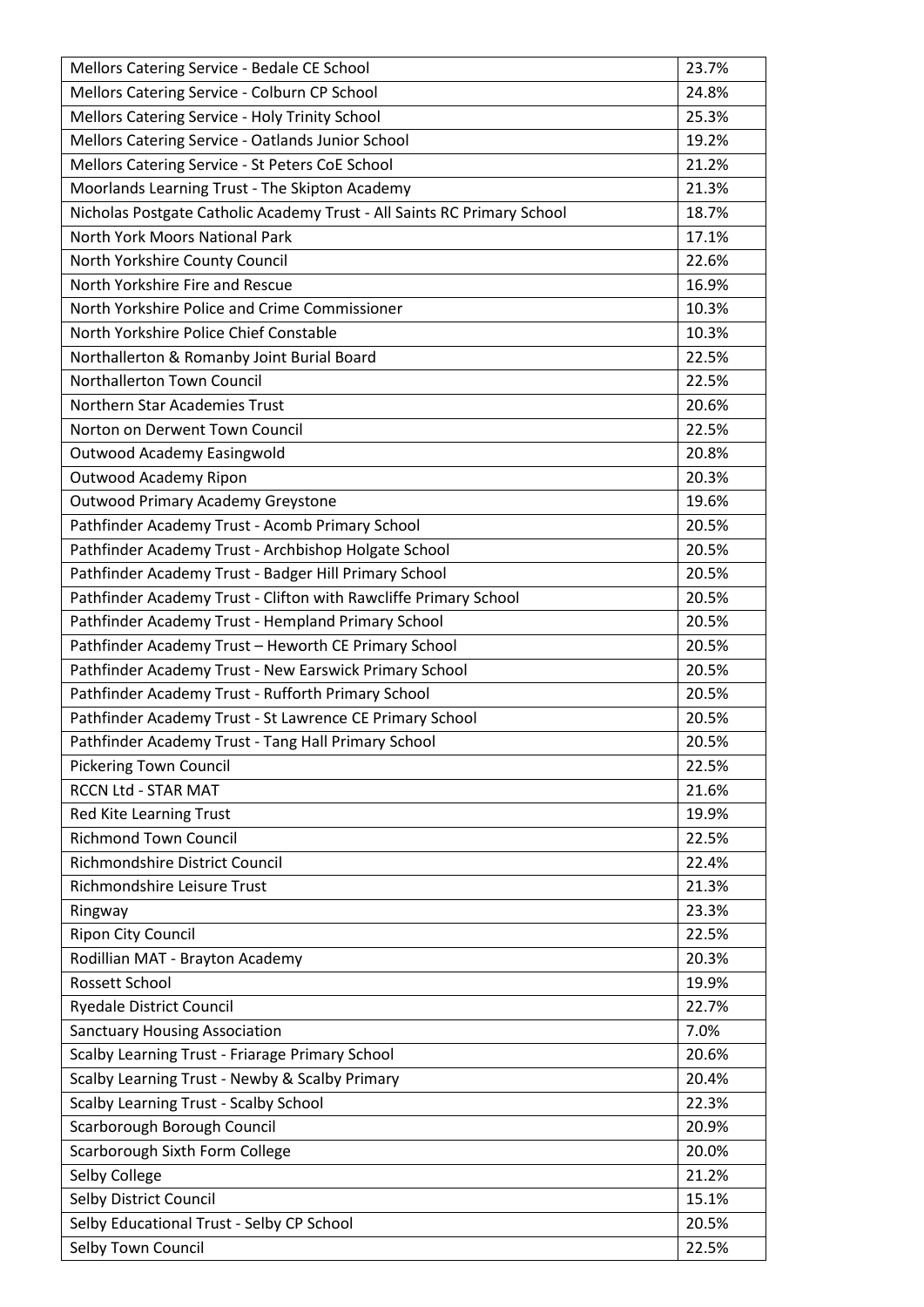| Sewell Facilities Management                                        | 19.7% |
|---------------------------------------------------------------------|-------|
| Sheffield International Venues                                      | 37.6% |
| <b>Skipton Town Council</b>                                         | 22.0% |
| South Bank MAT                                                      | 19.2% |
| South Craven Academy                                                | 22.2% |
| South York MAT                                                      | 19.8% |
| Springfield Home Care                                               | 18.0% |
| St Margaret Clitherow Catholic Academy Trust                        | 19.7% |
| <b>STAR MAT</b>                                                     | 21.0% |
| <b>Streamline Taxis</b>                                             | 20.3% |
| <b>Sutton in Craven Parish Council</b>                              | 22.5% |
| <b>Tadcaster Town Council</b>                                       | 38.4% |
| Taylor Shaw Ltd - Oatlands Junior (Red Kite Learning Trust)         | 30.5% |
| The Woodlands Academy                                               | 18.7% |
| Vale of Pickering Internal Drainage Board                           | 22.5% |
| University of Hull                                                  | 35.8% |
| University Technical College Scarborough                            | 17.8% |
| <b>Veritau Ltd</b>                                                  | 12.7% |
| Veritau North Yorkshire Ltd                                         | 2.9%  |
| <b>Welcome to Yorkshire</b>                                         | 35.2% |
| <b>Wellspring Academy Trust</b>                                     | 21.2% |
| Whitby Town Council                                                 | 22.5% |
| Wigan Leisure and Culture Trust                                     | 42.6% |
| York Archaeological Trust Ltd                                       | 33.1% |
| <b>York College</b>                                                 | 18.8% |
| <b>York Mind</b>                                                    | 24.5% |
| <b>York Museums and Galleries Trust</b>                             | 14.1% |
| York St John University                                             | 17.3% |
| Yorkshire Causeway Schools Trust - All Saints CE Primary School     | 21.6% |
| Yorkshire Causeway Schools Trust - Hampsthwaite CE Primary School   | 21.6% |
| Yorkshire Causeway Schools Trust - North Rigton CE Primary School   | 21.6% |
| Yorkshire Causeway Schools Trust - Oatlands Infant School           | 21.6% |
| Yorkshire Causeway Schools Trust - Pannal Primary School            | 21.6% |
| Yorkshire Causeway Schools Trust - Richard Taylor CE Primary School | 21.6% |
| Yorkshire Causeway Schools Trust - St Aidans High School            | 21.6% |
| Yorkshire Causeway Schools Trust - St Peters CE Primary School      | 21.6% |
| Yorkshire Collaborative Academy Trust                               | 20.6% |
| <b>Yorkshire Dales National Park</b>                                | 16.9% |
| Yorkshire Endeavour Academy Trust                                   | 19.3% |

Almost all employers pay substantial sums into the Pension Fund and the amounts vary greatly. There are a number of reasons for this but the main ones are:

- The employer contribution rate is determined by many factors such as the staff profile at each organisation, including average age, pensionable service and salary information.
- Some employers decided to pay more money in to the Fund in previous years so they could reduce their payments later on.
- Each employer joined the Pension Fund at a different time. Contributions are invested in financial markets but if an employer joined the Fund when investments weren't performing very well their contributions would have to be increased in later years to compensate.